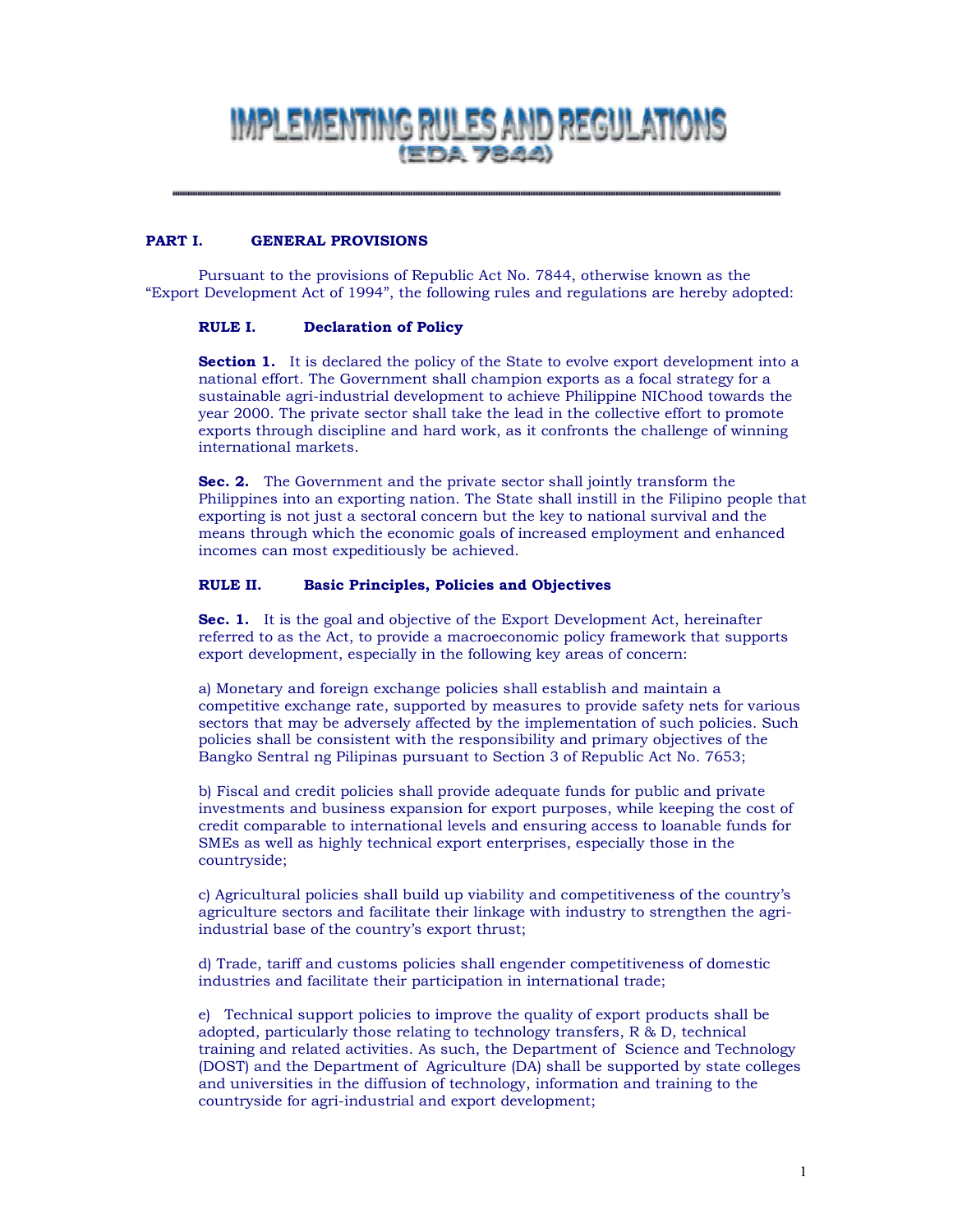f) Urgent attention shall be given to policies affecting infrastructure in order to ensure the adequate supply and quality of power: water (e.g., for irrigation); transportation (e.g. air, shipping and cargo handling); communication, and environmental, sanitary and phyto-sanitary, health and security measures to support the flow of sufficient and suitable goods and services in the context of the national export drive;

g) The link between export growth and countryside development must be strengthened through policies favorable to SMEs, regional industrial centers, and export processing zones to boost rural and farm-based entrepreneurship in identified geographic economic growth areas of the country;

h) Labor and industrial relations policies must recognize the inevitable industrial shifts that will occur in the effort to achieve international competitiveness. Focus shall be given to the formulation of accords between labor and management which shall provide for sustained increase in productivity and competitiveness. In line with this, dual training schemes shall be integrated as a basic component to the country's primary and secondary education program to ensure that the manpower needs of agriculture and industry will be matched by the skills generated by the educational system. Reasonable price and income policies shall likewise be adopted in order to safeguard the interests of the labor sector;

i) All government agencies whose action affect exporters, such as the Board of Investments (BOI), Bureau of Customs (BOC) and the Bureau of Internal Revenue (BIR) shall simplify procedures to minimize bureaucratic red tape, and

i) Provisions of existing laws deemed detrimental to the export sector shall be repealed in subsequent acts.

#### RULE III. **Definition of Terms**

**Sec. 1.** For purposes of these Rules, the terms used herein shall be construed to have the following meanings:

a) "Exporter" shall mean any person, natural or juridical, licensed to do business in the Philippines, engaged directly or indirectly in the production, manufacture or trade of products or services which earns at least fifty per cent (50%) of its normal operating revenues from the sale of its products or services abroad for foreign currency. In the case of indirect exporters, the requirement that products or services be sold "abroad for foreign currency" shall not apply as, by the very nature of their business, the sale of their products or services takes place in the Philippines, and such indirect exporters are usually paid in Philippine currency;

b) "Services" shall refer to the supply of service for export, in the following areas only: information technology services, construction services, consultancy and professional services and other services, as defined jointly by the Department of Finance (DOF) and the Department of Trade and Industry (DTI). The aforementioned areas may be likewise expanded jointly by the DOF and DTI. Services rendered by overseas contract workers are not covered by this definition. As provided in the immediately preceding section, these need not be rendered abroad as, by the nature of some services, the sale of the same takes place in the Philippines;

c) "Export Promotion" shall refer to a range of export activities which the public and the private sectors undertake. These activities include, but shall not be limited to, networking, especially in export support services and trade/market information provision; organization of trade fairs and missions; advisory services; conduct of export-related seminars, lectures, workshops, conferences and trainings; publication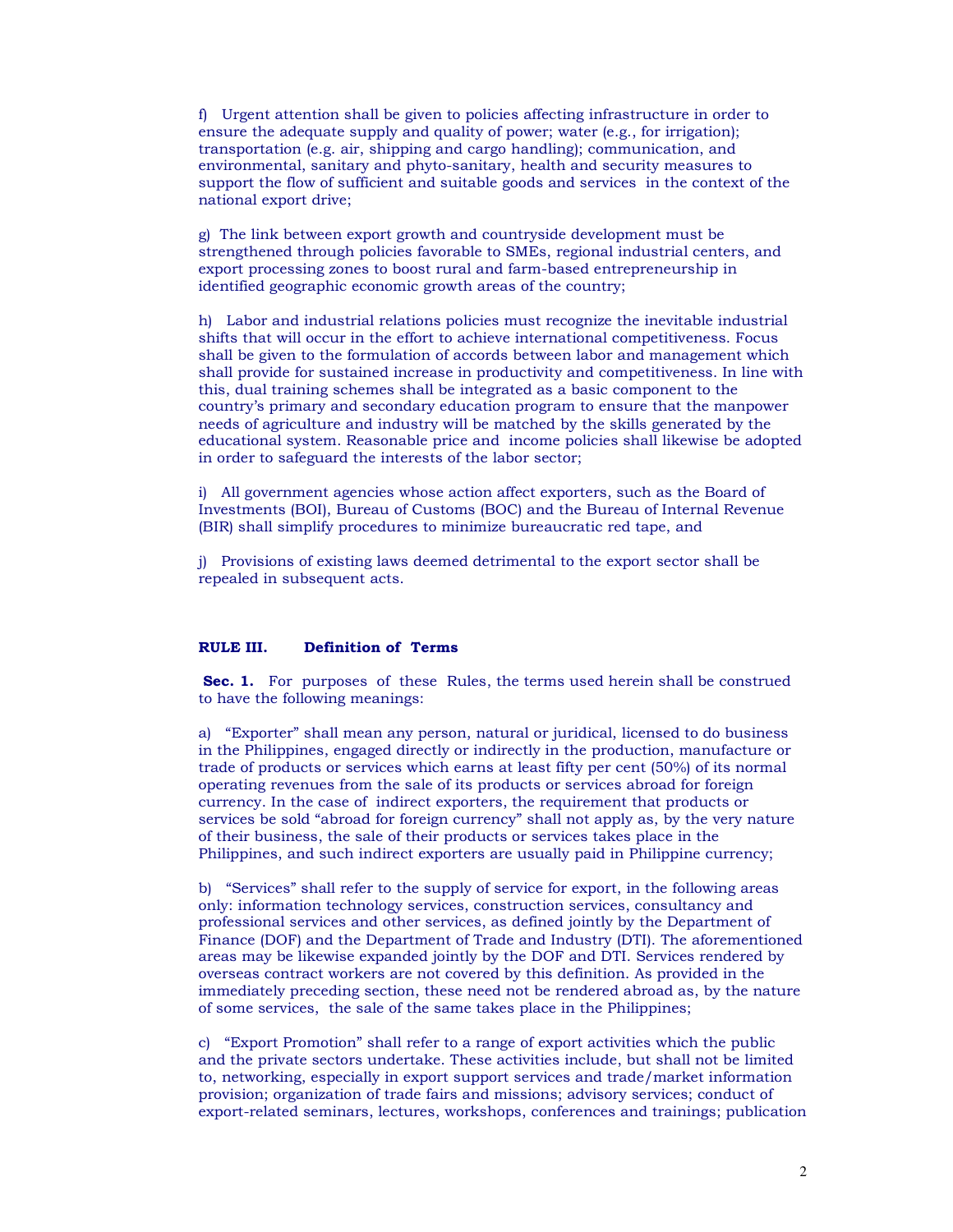of export-related documents; handling of quality standards, product design and related activities aimed at promoting existing exports to improve the position of Philippine products in specific foreign markets, and other activities necessary to implement the Philippine Export Development Plan (PEDP);

d) "Export Incentives" shall refer to the support measures provided by the government to exporters to encourage investment in the export sector, create a freer trade environment and motivate exporters to increase export sales as well as perform competitively in the export market. These export incentives include the incentives provided for in the Act and the incentives being granted by the Board of Investments (BOI) and local government units (LGUs);

e) "Accredited organization" shall refer to the organization of exporters granted accreditation by the Export Development Council (EDC). Such accreditation shall be granted only to the dominant one among the existing export organizations taking into consideration some of the following guidelines: it should be non-stock and nonprofit; must champion, as its primary objective, the interests of the private sector exporters, have multi-sectoral coverage, regional representation, the biggest number of active membership of direct, indirect and service exporters, a track record of conducting promotional activities for exporters, and such other requisites as may be required by the Council to ensure that the organization is representative of the exporters' sector;

f) "Export sale or export revenue" shall mean the Philippine port F.O.B. value, determined from invoices, bills of lading, inward letters of credit, lading certificates and other commercial documents, of export products, exported directly or indirectly by an export producer or the net selling price of export products sold by an export producer to another export producer, or to an export trader that subsequently exports the same: Provided, That such sales of export products to another producer or to an export trader shall only be deemed export sales when actually exported as certified by the latter: *Provided, further*, That without actual exportation, the following shall be considered constructively exported for purposes of this provision: (1) sales to export oriented manufacturers through the bonded manufacturing warehouses or common bonded warehouses; (2) sales to export processing zones; (3) sales to export traders operating bonded warehouses supplying raw materials used in the manufacture of export products under the guidelines already set by the Board of Investments (BOI), the Bureau of Customs (BOC) and the Bureau of Internal Revenue (BIR); (4) sales to foreign military bases, diplomatic missions, duty-free shops, and other agencies and/or instrumentalities granted tax immunities, of locally-manufactured, assembled or repacked products, whether paid for in foreign currencies or not: Provided, further, That export sales of registered export traders may include commission income: and *Provided, finally*, That exportation of goods on consignment shall not be deemed export sales until the export products consigned are, in fact, sold by the consignee;

Sales of locally manufactured or assembled goods for household and personal use of Filipinos abroad and other non-residents of the Philippines as well as returning Overseas Filipinos under the Internal Export Program of the government and paid for in convertible foreign currency inwardly remitted through the Philippine banking systems shall also be considered export sales;

g) "Small and Medium-Scale Enterprises (SMEs)", for purposes of this Act, shall mean those enterprises in export activities with assets up to Sixty Million Pesos (P60,000,000.00) which is relevant to a minimum size competitive economic activity vis-à-vis the East Asian Region;

h) "Eximbank" shall refer to the institution which will be established to deal primarily or exclusively with export financing, guarantee and insurance as well as other financing services that will support the operations of exporters of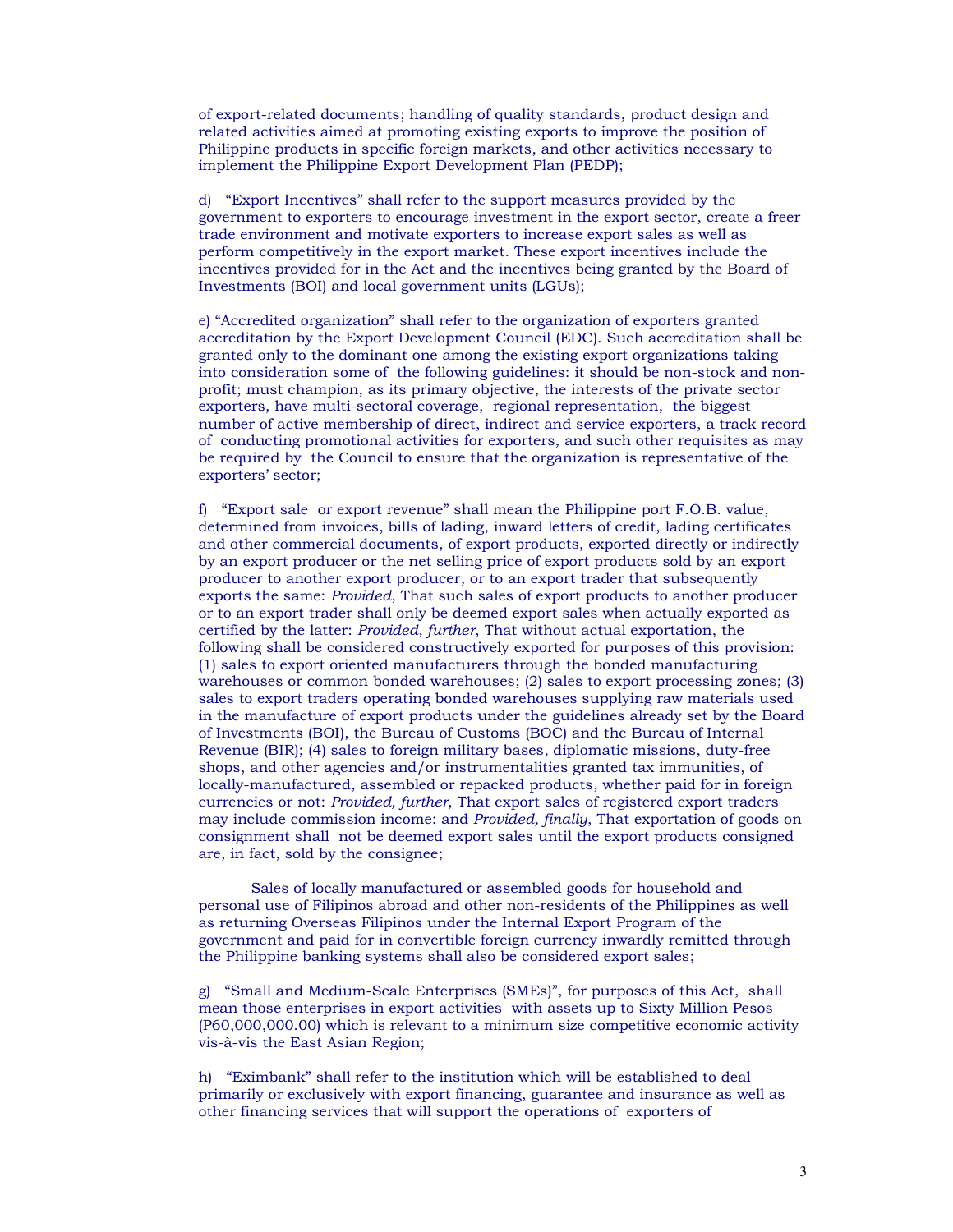manufactured products and services and indirect exporters, particularly the SMEs, and

i) "Negotiability" shall mean that tax credits granted are negotiable in accordance with Rule VII, Sec. 4 of these Rules.

#### THE PHILIPPINE EXPORT DEVELOPMENT PLAN (PEDP) **PART II**

#### **RULE IV. Formulation and Approval**

**Sec. 1.** The President of the Republic of the Philippines shall approve a rolling three-year Philippine Export Development Plan (PEDP) prepared by the Department of Trade and Industry (DTI) which shall form part of the Medium-Term Philippine Development Plan (MTPDP). It shall be formulated in consultation with the private sector, validated and updated semestrally.

**Sec. 2.** The PEDP shall define the country's annual and medium-term export thrusts, strategies, programs and projects and shall be jointly implemented by the government, exporters and other concerned sectors.

#### **PART III INSTITUTIONAL STRUCTURES**

#### RIILE V. The Export Development Council (EDC)

Sec. 1. Structure. The existing Export Development Council, hereinafter referred to as the Council, which was created by Executive Order No. 98 (1993) as modified by Executive Order No. 110 (1993), and Executive Order No. 180 (1994), shall be strengthened and institutionalized for the purpose of overseeing the implementation of the PEDP and coordinating the formulation and implementation of policy reforms to support the said Plan.

Sec. 2. Powers and Functions. The Council shall have the following powers and functions:

a) Approve the PEDP for its submission to and approval by the President and its integration into the Medium-Term Philippine Development Plan (MTPDP); coordinate, monitor and assess the implementation thereof, and when necessary, institute appropriate adjustments thereon in the light of changing conditions in both the domestic and international environment;

b) Periodically review and assess the country's export performance, problems and prospects;

c) Identify the main bottlenecks, problem areas and constraints in all areas, sectors and activities which influence the development of exports, including, but not limited to, such matters as policy framework, physical infrastructure, foreign exchange, financing, technology, production, promotion and marketing;

d) Mandate specific departments and agencies to attend to the bottlenecks and problems constraining the development of exports in any of the areas mentioned in paragraph (c) above, and require the concerned Secretaries to deliver a progress report(s) on the actions or initiatives taken to resolve these areas of concern at the next meeting(s);

e) Ensure export quality control by overseeing the formulation and implementation of quality control guidelines by appropriate agencies to make Philippine exports at par with world-class products;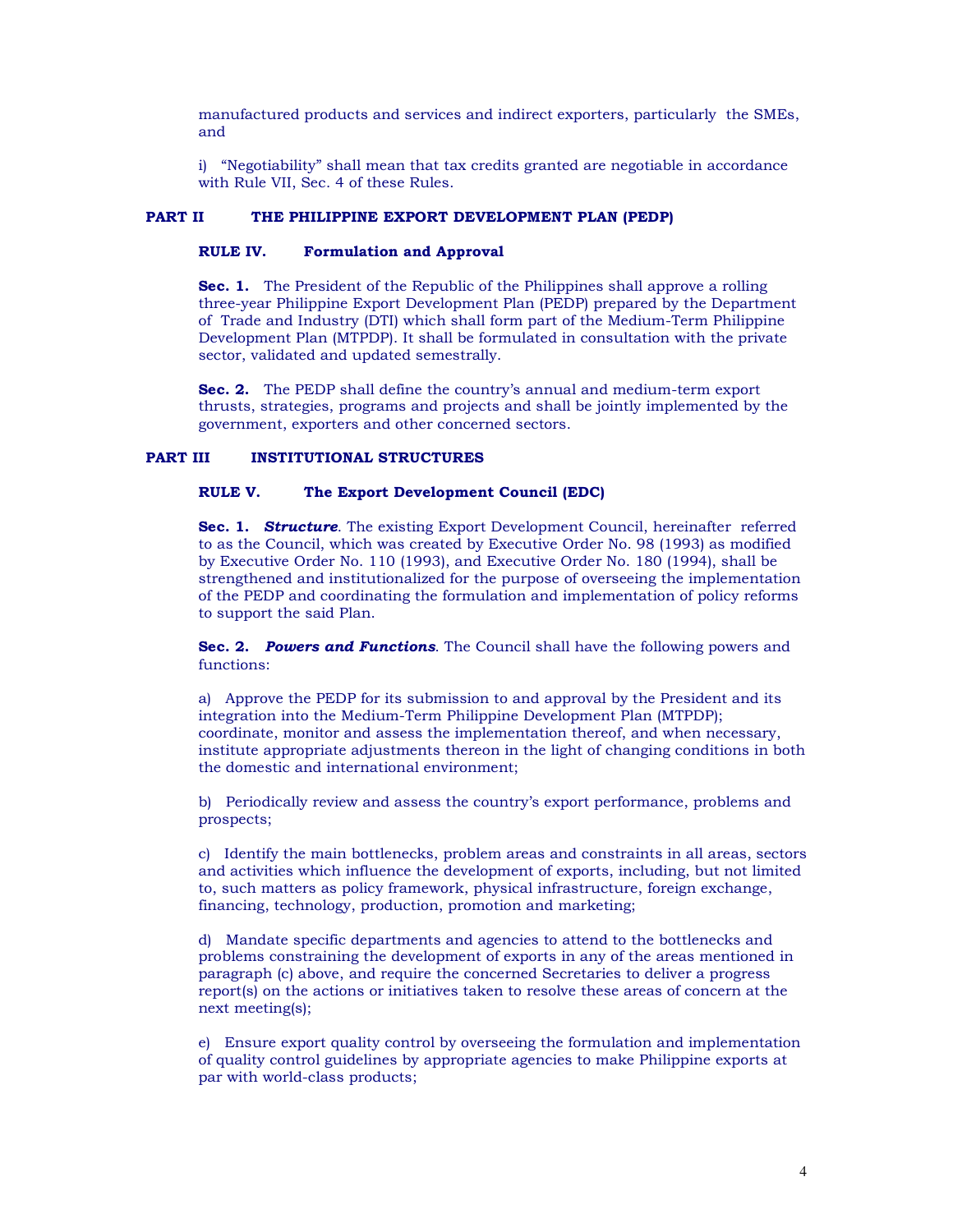f) Impose sanctions on any government agency or officer or employee thereof, or private sector entity that impedes efficient exportation of Philippine goods;

g) Recommend to Congress any proposed legislation that would contribute to the development of exports;

h) Submit quarterly reports to the heads of both the House of Representatives and the Senate:

i) Formulate policies or recommend measures and draw up a study within ninety (90) days from the approval of the Act, relative to the rationalization of the government's export promotion and development functions/activities and programs for the eventual transfer of government export promotions and development activities to the private sector within a period of two (2) years after the approval of the Act:

i) Formulate the policies for the granting of incentives to exporters;

k) Adopt such policies, rules, procedures and administrative systems for the efficient and effective exercise of its powers and functions, including the creation or adoption of an executive committee or secretariat;

1) Grant and review the accreditation of the organization of exporters: *Provided*, That the organization accredited shall meet the following requisites: it must be nonstock and non-profit, must champion the interests of the export sector as its primary objective, have multi-sectoral coverage, regional representation, the biggest number in membership of direct and indirect exporters, a track record of conducting promotional activities for exporters, and such other requisites as may be required by the Council to ensure that the organization is representative of the exporters' sector;

m) Issue standards and policies to be observed by local government units (LGUs) in order to:

i) Ensure that LGUs' plans and budgets are supportive of agri-industrial growth and export competitiveness thrusts of the national government, and

ii) Ensure optimal allocation of expenditures.

Sec. 3. Composition. The Council shall be composed of the following:

- a) Secretary of the Department of Trade and Industry as Chairman;
- b) Director-General of the National Economic and Development Authority;
- c) Secretary of the Department of Finance;
- d) Governor of the Bangko Sentral ng Pilipinas;
- e) Secretary of the Department of Science and Technology;
- f) Secretary of the Department of Agriculture;
- g) Secretary of the Department of Foreign Affairs;
- h) Secretary of the Department of Labor and Employment, and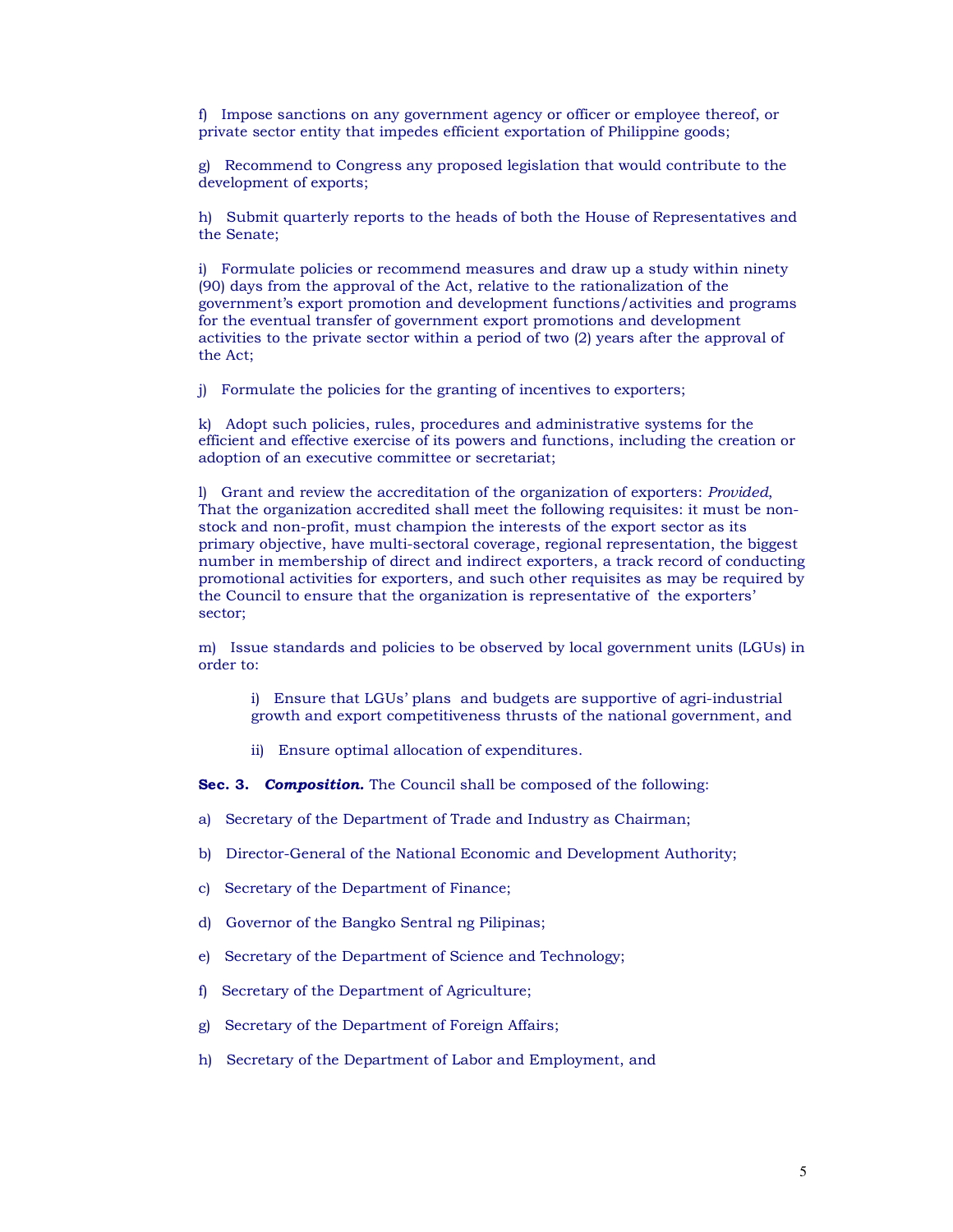i) Nine (9) representatives from the private sector, the majority of whom shall be recommendees of the accredited organization and one of whom shall be appointed as Vice-Chairman.

Other heads of executive agencies, private organizations or individuals can be called upon by the Council to resolve issues and problems that concern their respective offices.

Likewise, such heads of agencies, private organizations or individuals shall respond to the queries of the Council within two (2) weeks from the time such queries were received.

The President shall appoint the private sector representatives, who are not ex-officio members, upon nomination of the accredited organization, ensuring balanced representation from the Visayas and Mindanao and various sectors, such as the labor sector, agricultural and traditional export sectors as against the nonagricultural and non-traditional export sectors and the like. The private sector representatives of the Council shall serve for a period of two (2) years. When a vacancy arises due to the resignation, death or incapacity of a member, a replacement who shall serve for the remainder of the member's term of office shall be appointed by the President.

Sec. 4. Executive Committee and the Secretariat. There shall also be constituted an Executive Committee and a Secretariat to assist the Council.

The Executive Committee (ExCom) shall have the following powers and functions:

a) Prepare initiatives for the Council's consideration;

b) Assist the Council in coordinating and monitoring the implementation of the PEDP:

- c) Act as clearing house for all submissions to the Council;
- d) Summarize options on issues for discussion by the Council;
- e) Recommend the Council's agenda, and
- f) Review the budget, work plans and reports to be submitted to the Council.

The ExCom shall be composed of the following:

- a) the Secretary/Undersecretary of Trade and Industry as Chairman;
- b) the Secretary/Undersecretary of Finance;
- c) the Governor/Deputy Governor of the Bangko Sentral ng Pilipinas;
- d) the Director-General/Deputy Director-General of the NEDA;
- e) a representative of the Office of the President, and
- f) five (5) private sector representatives.

The Secretariat, as constituted under the old Export Development Council, shall serve as the support staff of the Council and the ExCom in the exercise of their functions.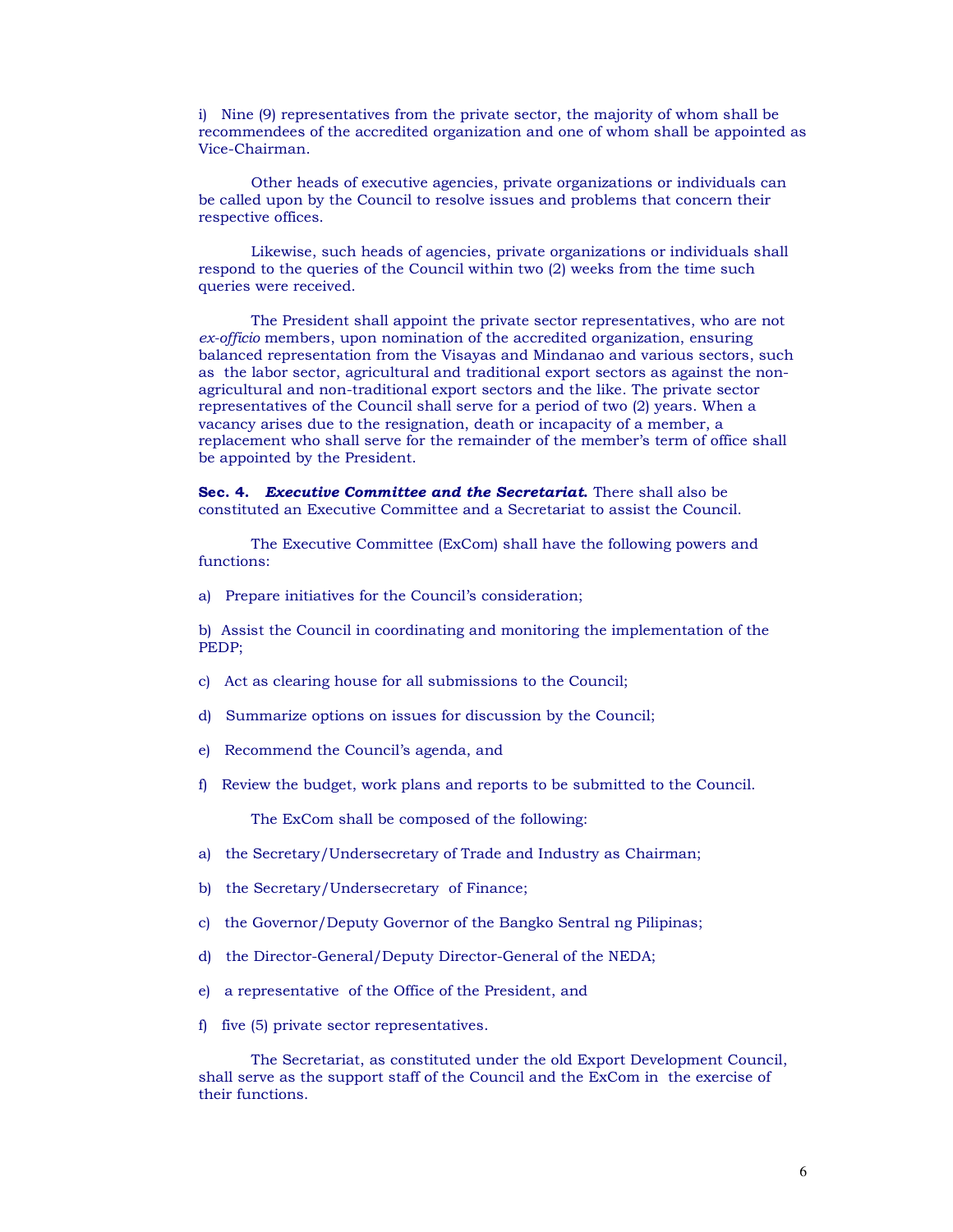Sec. 5. Meetings. The Council shall meet once a month: Provided, That the President or the Chairman may convene the Council anytime whenever he deems it necessary. The President shall preside over meetings of the Council on a quarterly basis.

Sec. 6. Funding. The activities and operational expenses of the Council shall be funded jointly by budgetary appropriations from the government and by private sector contributions as provided for in Executive Order No. 98.

## RULE VI. Accredited Export Organization

Sec. 1. Accreditation. The Council shall accredit a single umbrella organization of exporters pursuant to Rule V, Sec. 2(1) of these rules to represent the private sector concerns and interests for three (3) years, after which the Council shall undertake a review of the accreditation prior to the granting or re-granting of the said accreditation.

Sec. 2. Functions. The accredited organization shall:

a) Recommend private sector representatives to the Council, with consideration to balanced sectoral representation, as provided in Sec. 9 of the Act;

b) Represent the interests of the export sector;

c) Be responsible for coordinating, supporting and assisting the DTI relative to the formulation and implementation of the government's export promotion programs and policies: Provided, That in the event that some of the export promotion functions of the government are privatized in accordance with the Act, it shall be responsible for the performance of such privatized export promotion functions;

d) Manage the Philippine Trade Centers, which shall include, among others, the authority to enter into contracts with specific organizations or firms for the operation of certain promotion functions or facilities, and

e) Respect the obligations of the previous dominant exporters' organization.

#### **PART IV EXPORT INCENTIVES**

#### RULE VII. **Availment of Incentives**

Sec. 1. Registration Requirements. The incentives under Article 3 of the Act shall only be granted upon fulfillment of the following requirements:

a) an annual accreditation from the Bureau of Export Trade Promotion (BETP) of the Department of Trade and Industry or the appropriate deputized agency that the exporter satisfies the requisites provided for in Rule III, Sec. 1(a) of these Rules,

b) the submission of a sworn statement that the exporter complies with the requirements of the Minimum Wage and SSS laws, and

payment of the corresponding fees,  $\mathbf{c}$ 

thereby satisfying the requirements for accreditation.

For this purpose, BETP shall deputize the following appropriate agencies and monitor the effective issuance of the said certification:

i) the Philippine Economic Zone Authority (PEZA), for companies registered within its zones;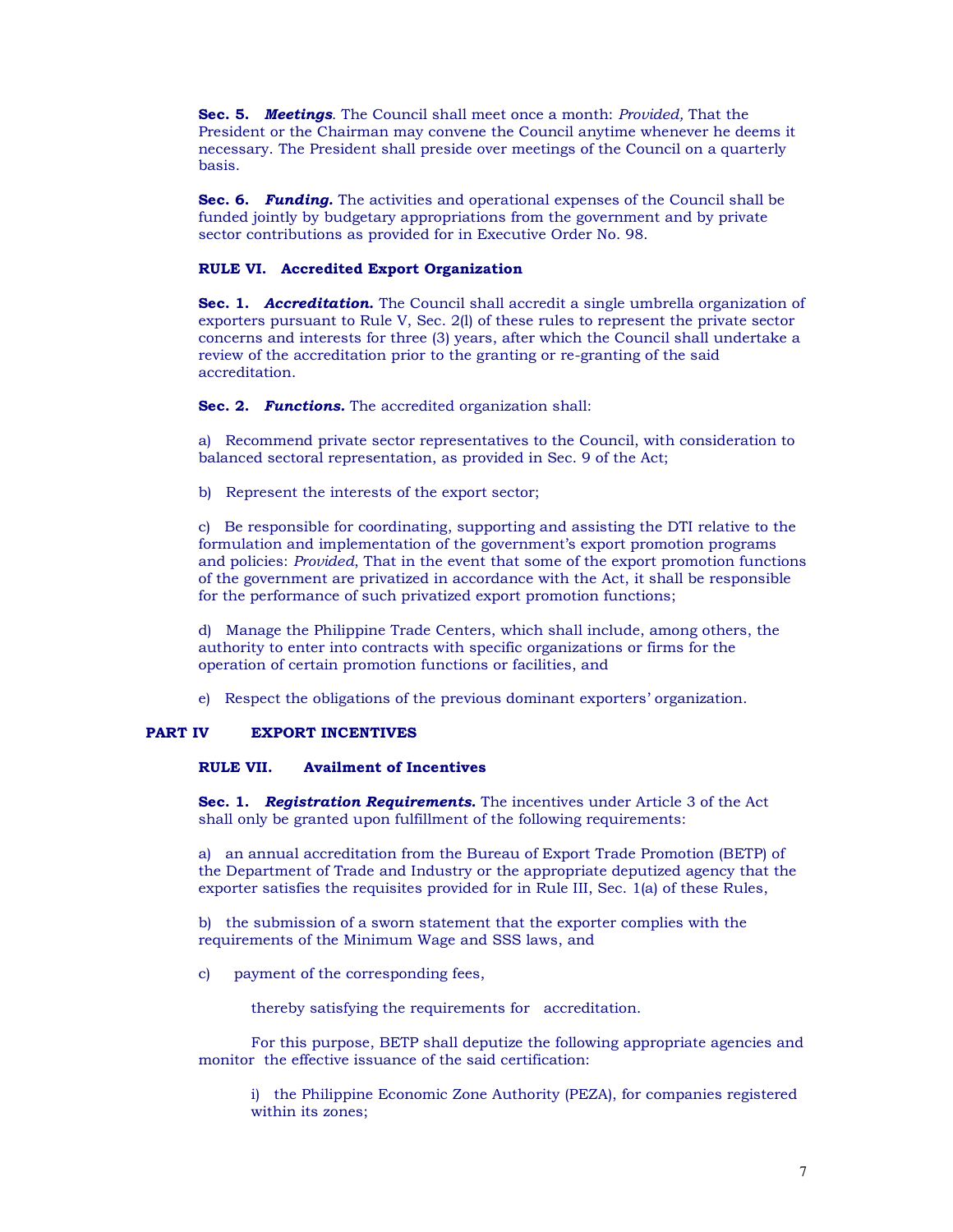ii) the Board of Investments (BOI), for companies registered with it;

iii) the Garments and Textile Export Board (GTEB), for companies accredited with it:

iv) the Subic Bay Metropolitan Authority (SBMA) and the Clark Development Corporation (CDC), for companies situated within their areas;

v) the Philippine Exporters Confederation, Inc. (Philexport) and/or the Philippine Chamber of Commerce and Industry (PCCI), for membercompanies situated outside the above areas;

vi) BETP, for companies whose manufacturing or service operations do not fall under the supervisory or regulatory functions of the above-enumerated offices or authorities, and

vii) such other offices or authorities with the same or similar functions as the aforementioned: Provided, That they are so mandated by law: Provided, further, That if there are two (2) or more offices or authorities exercising supervisory or regulatory functions over an exporter's manufacturing or service operations, any one (1) of such offices or authorities may issue the aforesaid certification.

d) In case of importations, the exporter must submit a sworn statement that the items to be imported shall be used primarily for the production of export goods.

**Sec. 2. Incentives.** Exporters registered under Export Development Act shall be granted the following incentives:

a. Exemption from PD 1853, or the Advance Payment of Customs **Duties**. To be exempt from the provisions of PD 1853, an eligible exporter shall present the certification provided for in Sec.1(a).

The said certification shall be presented to the authorized agent bank (AAB) at the time of the opening of the letter of credit, and verified copies shall be distributed as follows:

- i) First or original copy, to the port where the articles are to be entered;
- ii) Second copy, to be retained by the AAB;
- iii) Third copy, to be filed with the entry documents, and
- iv) Fourth copy, to be retained by the Importer.

In cases where a letter of credit is not opened, the certification should be presented to the Office of the Collector of Customs at the port where the articles are to be entered.

b. Duty-free Importation of Machinery and Equipment and

Accompanying Spare Parts until December 31, 1997. To qualify for the duty-free importation of machinery and equipment, including replacements and accompanying spare parts, which are primarily used in the manufacture of exported products, the importation should be covered, where applicable, by a Clean Report of Findings (CRF) issued by the Societe Generale de Surveillance (SGS): Provided, that importations of used machinery and equipment shall, in addition to the CRF, be covered by a Certificate of Approval from the Council or any of its deputized agencies: Provided, further,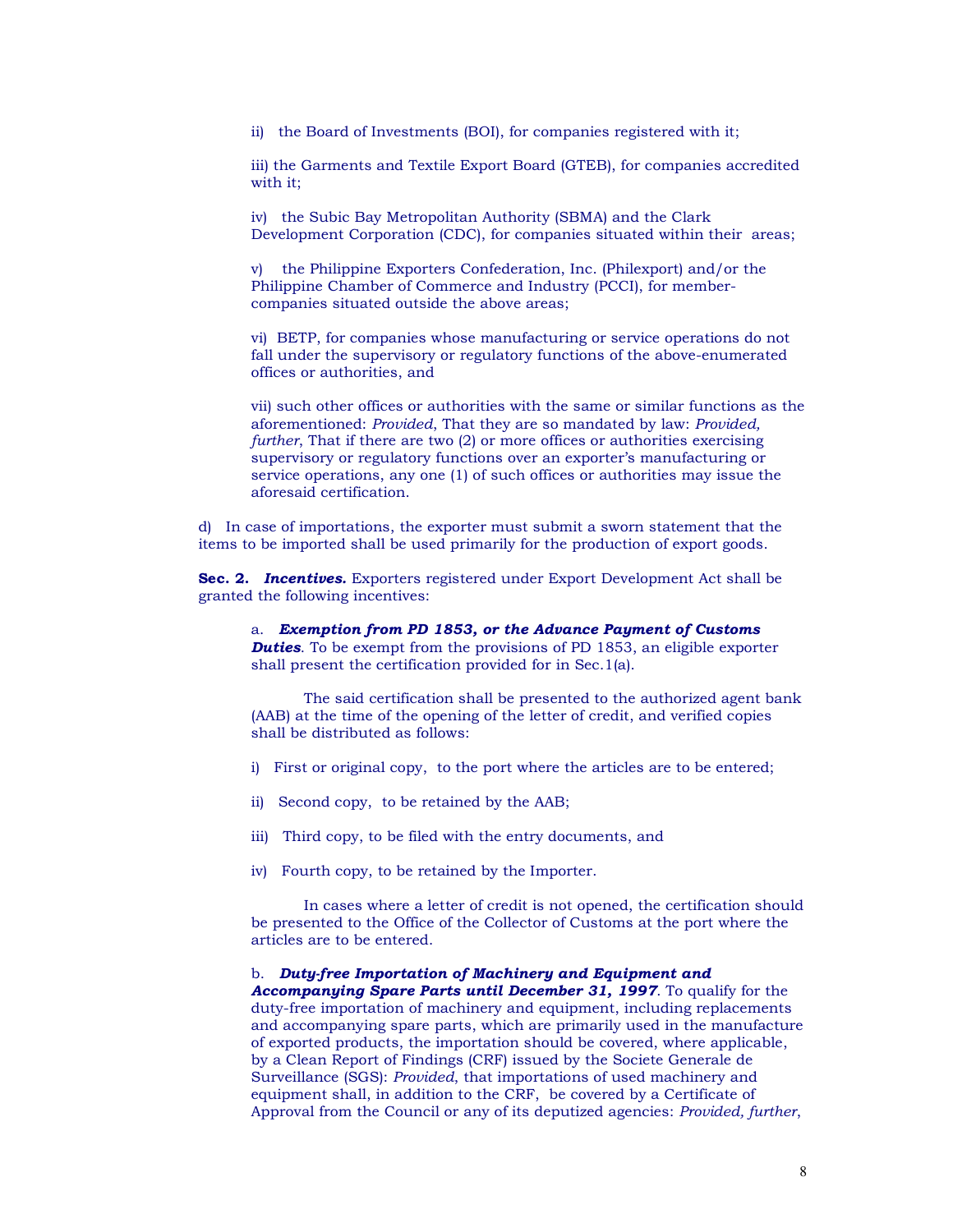That importations exempted from the SGS requirement prior to the approval of the Act shall continue to enjoy said exemption. The same certifications required in Sec. 1 (a) and (d) shall apply to the importations of machinery, equipment and accompanying spare parts.

Rules on tax credit granted under the existing Value-Added Tax (VAT) laws shall apply for importations of machinery and equipment and accompanying spare parts but adopting the definition of "exporter" as provided for in Art. I, Sec. 4(a) of the Act.

c. Tax Credit for Imported Inputs and Raw Materials Primarily Used for the Production and Packaging of Export Goods which are not **Readily Available Locally until December 31, 1999.** Importations of raw materials and inputs and semi-manufactured products utilized and/or forming part in the manufacture, processing, production or packaging of products to be exported directly or indirectly shall be allowed unless said raw materials or inputs are otherwise listed by the Council as locally available in sufficient quantity and price.

The tax credit granted under this section shall be equivalent to taxes and duties paid on inputs and raw materials primarily used and/or forming part of the production and packaging of export goods and the supply of services which are not readily available locally. Operators of bonded manufacturing warehouses, users of common bonded warehouses, and other special economic zones shall continue to be exempt from the payment of the taxes and duties provided herein.

## d. Tax Credit for Increase in Current Year's Export Revenues.

The tax credit for increase in current year's export revenue shall be computed as follows:

The first 5% increase in annual export revenue over the previous year would mean a credit of 2.5% to be applied on the incremental export revenue converted to pesos at the current rate;

The next 5% increase would be entitled to a credit of 5%;

The next 5% increase would be entitled to a credit of 7.5%;

In excess of 15% would be entitled to a credit of 10%.

Such tax credit is only granted for the year when the performance is achieved. Export revenues used in the calculation of such tax credits shall be subject to verification as prescribed under the rules and regulations that shall be jointly prepared by the Secretary of Finance and Secretary of Trade and Industry, subsequent to these rules, to specify the particulars of the incentive.

Tax Credit for Use or Import-Substitution of Non-traditional  $e^+$ **Products.** For exporters of non-traditional products who use or substitute locally produced raw materials, capital equipment and/or spare parts, tax credits equivalent to twenty-five per cent (25%) of the duties that would have been paid had these inputs been imported shall be granted: Provided, That this incentive would be available until December 31, 1997 and can be extended for another three (3) years by the President upon the joint recommendation of the Secretary of Finance and the Secretary of Trade and Industry.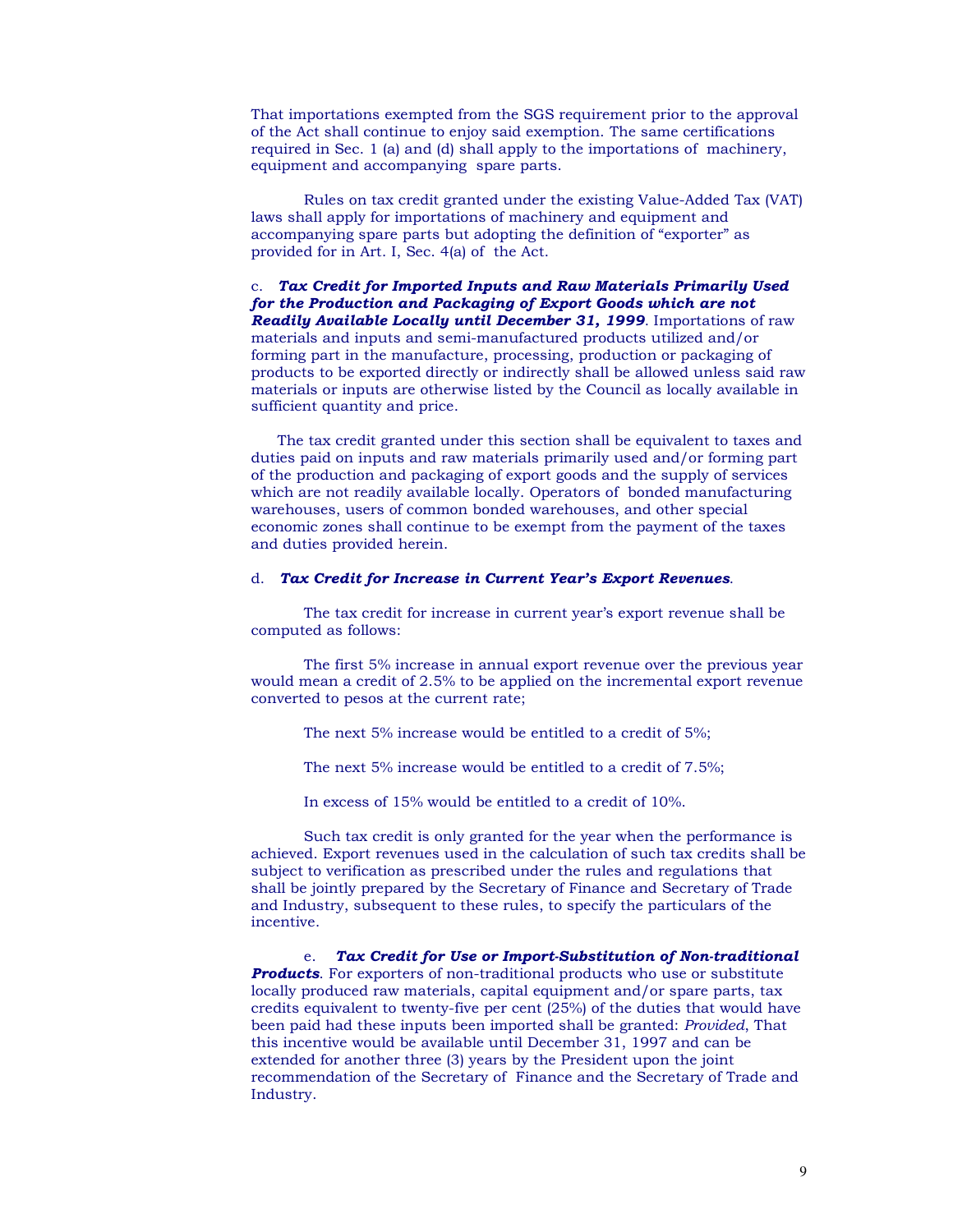The Secretary of Finance, Secretary of Trade and Industry and the Council shall jointly prepare a set of criteria to be used in classifying export products into traditional and non-traditional. Thereafter, on the basis of said criteria, products identified as traditional export products shall not be qualified for the tax credit under this section.

To be eligible for the tax credit, an exporter of a non-traditional product must have used locally-produced raw materials, capital equipment and/or spare parts, or has substituted locally-produced raw materials, capital equipment and/or spare parts for similar articles previously imported.

Exporters may also enjoy the incentives under Executive Order No. 226. otherwise known as the Omnibus Investments Code, as amended, and other laws: Provided, That they are registered according to the rules and regulations of the office or authority concerned: Provided, further, That in case of parallel incentives granted by the office or authority and the Act to exporters, a subsequent registration under the Act shall not entitle the exporter to the enjoyment of the same incentives provided herein. Any declaration to the contrary shall be dealt with in accordance with the provisions in Rule XV, without prejudice to the exporter's further criminal liability.

Sec. 3. Claims For Tax Credits. All claims for tax credits, except for increases in export revenues which shall be filed with the appropriate office of the Bureau of Internal Revenue (BIR), shall be filed with the One-Stop Shop Inter-agency Tax Credit and Duty Drawback Center, hereinafter referred to as the Center, pursuant to Administrative Order 226, as amended by AO 138. Tax credit claims shall be processed in accordance with the Center's existing rules and regulations.

The Center shall issue to the eligible exporter a corresponding Tax Credit Certificate (TCC), as evidence of the tax credit given to the claimant, containing the amount of tax credit granted as well as the legal basis for the grant to be signed by the Center's Executive Director, as authorized by the Secretary of Finance. The TCC can only be utilized after securing a Tax Debit Memo (TDM) which is officially issued by the Center. Without such TDM, no TCC can be utilized nor honored as payment for duties and taxes to the national government.

The TCC issued can be utilized for payment of taxes and duties to the national government, except withholding taxes.

a. Imported Inputs, Raw Materials and Capital Equipment. Tax credit applications herein shall be filed not later than ninety (90) working days from the date of exportation of the qualified exporter. The corresponding TCC shall then be issued by the Center not later than thirty (30) working days from the date the complete application has been accepted.

Taxes and duties which have been paid for imported inputs and raw materials cannot be claimed as a tax credit under this section if they have been previously claimed as a credit for purposes of the Value-Added Tax (VAT).

The BIR shall develop a mechanism to verify the consistency and accuracy between the amount of tax credit for the grant of incentive provided herein and the amount of tax credit claimed for purposes of computing the VAT.

b. Increase in Current Year's Export Revenues. The application for the incentive due to increases in export revenue shall be filed with the appropriate BIR office not later than sixty (60) days from the date of filing of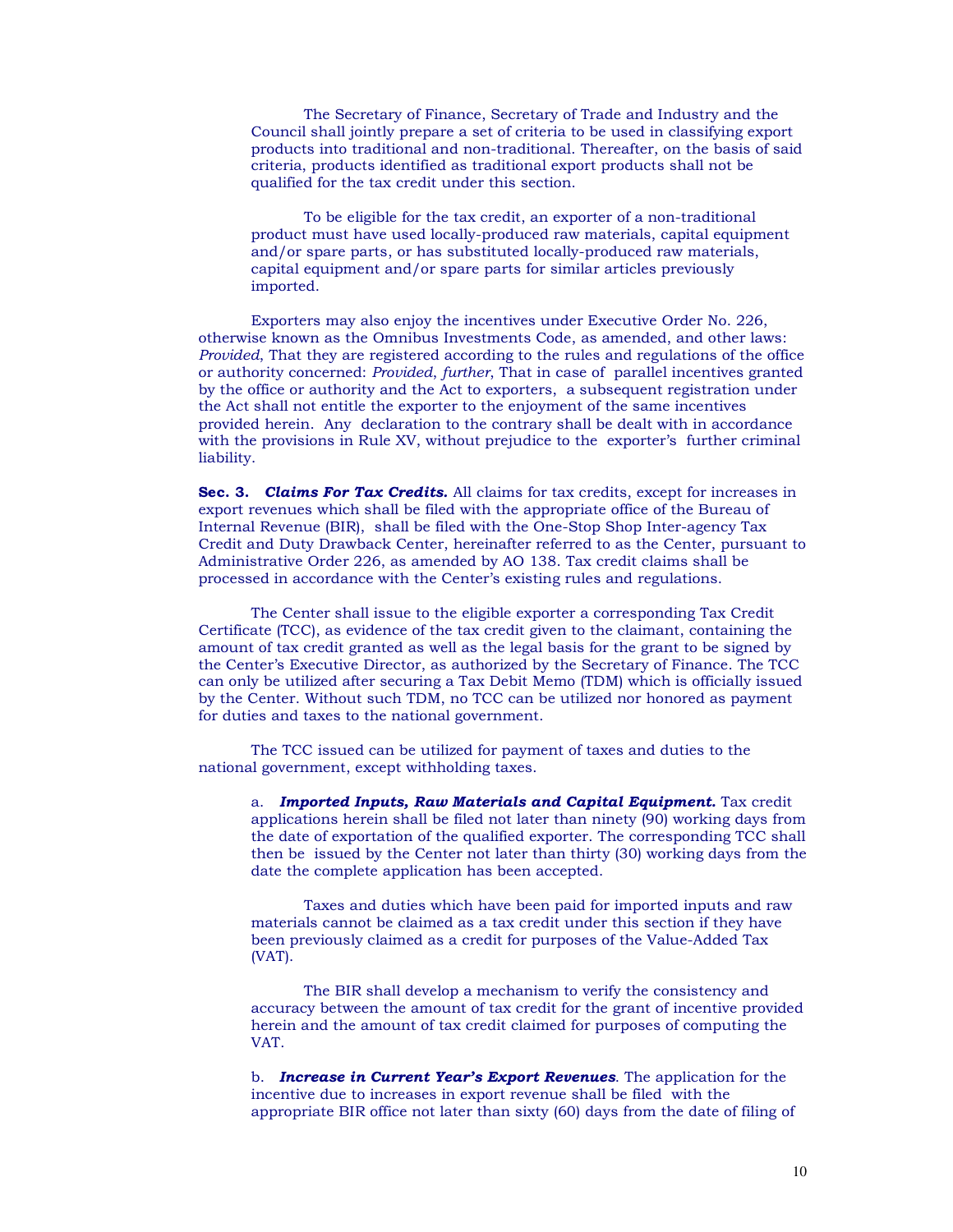the income tax return. The application shall be subject to verification and the corresponding TCC shall be issued not later than thirty (30) working days from the date the complete application has been filed.

The incentive for increase in export revenues shall be availed of by the qualified exporter upon filing of an Application for Tax Credit, and attaching to the said application the following:

i) an external auditor's certification that the increase in current year's export revenues of the qualified exporter is reported as part of his gross income which was declared for income tax purposes, and

ii) A certified schedule of actual export sales indicating therein relevant information such as the name and address of the customer, date of actual exportation, sales invoice no., dollar value, dollar conversion rate, peso equivalent, etc. for the current and immediately preceding years.

The incentive can be granted even if the direct exporter reported a Net Taxable Loss in his income tax return during the current year: *Provided*, however, that proceeds from the sale of a TCC issued for the increase in export revenues shall be reported.

c. **Import-Substitution**. Tax credit applications herein shall be filed not later than ninety (90) working days from the date of exportation of the qualified exporter. The corresponding TCC shall then be issued by the Center not later than thirty (30) working days from the date the complete application has been accepted.

**Sec. 4. Negotiability.** The TCC for Sec. III(a) shall be valid for five (5) years from the date of the issuance thereof. The TCC for Sec. III(b) and (c) shall be valid for three (3) years from the date of the issuance thereof. Any TCC which is not utilized within the prescribed period shall be considered invalid and shall be subsequently cancelled. However, the negotiability or transferability thereof shall be limited to a maximum of three (3) transfers during its lifetime. The TCCs issued for the purpose shall be negotiable instruments and may be transferred to any person, natural or juridical, except to local government units. Within a period of thirty (30) days from the date of transfer of the TCC, the holder thereof shall notify the Center of the transfer of the TCC for purposes of recording and monitoring.

#### PART V SUPPORT AND PROMOTIONAL ACTIVITIES

#### **RULE VIII. Export Financing, Guarantee and Insurance**

**Sec. 1. Export Financing Institution.** Pursuant to Section 7(i) of the Act, the Council shall make the necessary legal and feasibility study/recommendation on the alignment and rationalization of government programs relative to export financing and existing organizations dealing primarily or exclusively with export financing, guarantee and insurance, likewise considering the creation of a private sector-led export financing institution whose services shall be primarily devoted towards supporting the operations of exporters and indirect exporters, particularly the SMEs.

The study shall include the powers, functions and operations of the proposed institution, and government equity contributions to the said institutions and, if and when necessary, the preparation of a bill creating the same which the Council will recommend to Congress within six (6) months after the effectivity of the Act.

Sec.2. Interim Export Financing Program. In the interim, while the Eximbank is not yet established, the Council, through the Networking Committee on Financing Costs, and government financial institutions (GFIs) such as the Bureau of Small and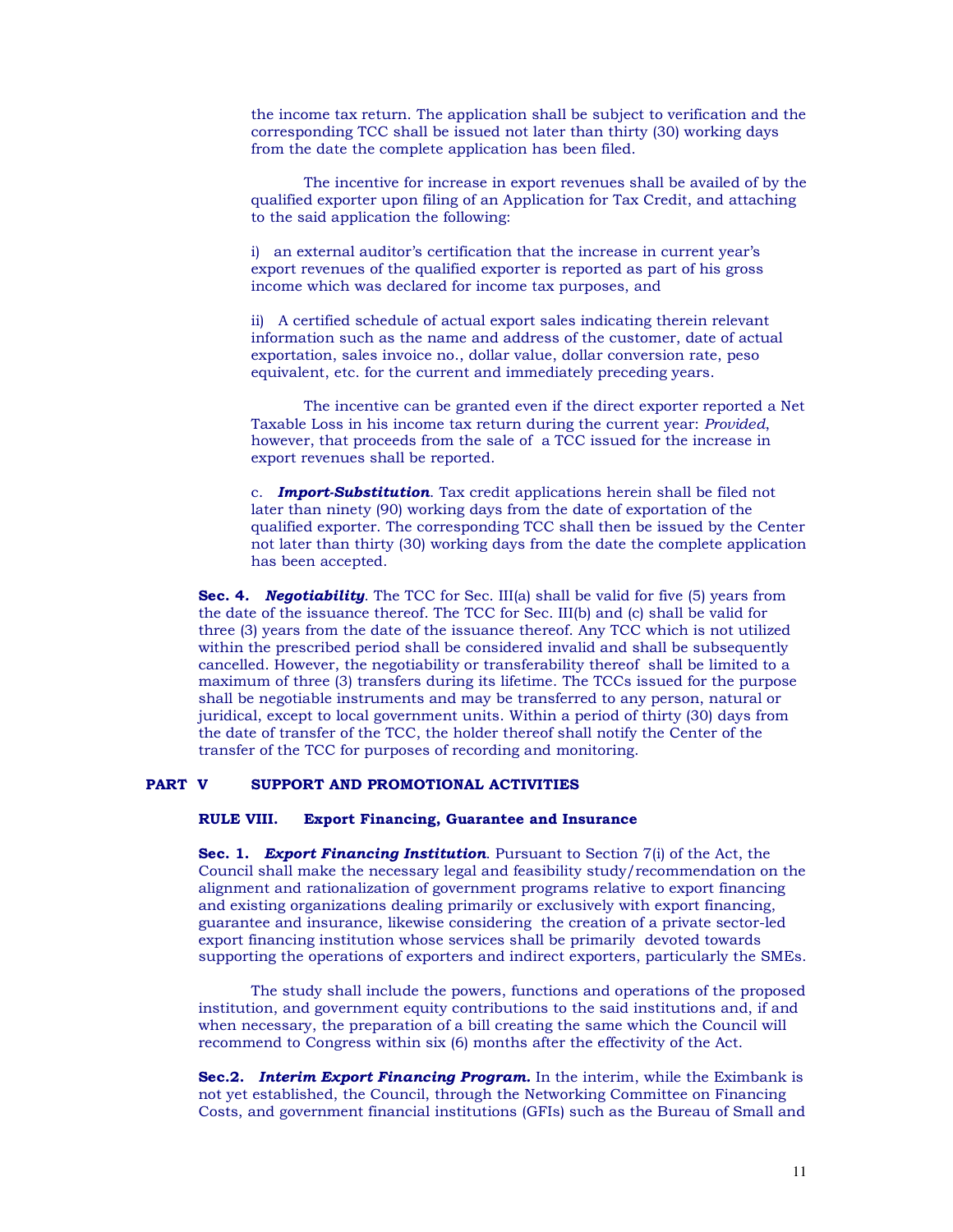Medium Business Development (BSMBD), the Guarantee Fund for Small and Medium Enterprises (GFSME), the Philippine Export and Foreign Guarantee Corporation (Philguarantee), the Small Business Guarantee Finance Corporation (SBGFC), the Development Bank of the Philippines (DBP), the Land Bank of the Philippines (LBP), and the Philippine National Bank (PNB) shall formulate within one year short-term, medium-term and long-term credit programs for exporters. Further, the Committee shall provide standardized terms and conditions for the greater accessibility of credit through simplified procedures and technical assistance at globally competitive rates.

The Heads of DBP, LBP and PNB shall report the progress of the above programs during the quarterly meetings of the Council with the President.

The GFIs involved in guarantee facilities such as BSMBD, GFSME, Philguarantee, and SBGFC shall activate their facilities based on the viability and quality of loan applications from both local and foreign banks.

The government counterpart funds shall come from direct budgetary appropriations, from consolidated capital funds of the government institutions involved in export financing and guarantees, as mentioned above, or from equity contributions of government finance institutions.

#### **RULE IX.** The Export Promotion Privatization Program

Sec. 1. The Council, through the DTI, shall commence a privatization program that shall embody the rationalization of the government's export promotion and development functions/activities and programs for the eventual transfer of the same to the private sector within two (2) years from the approval of the Act.

**Sec. 2.** The EDC shall create a Task Force that will draw up a study on the aforementioned, the same to be concluded within ninety (90) days from the approval of the Act.

**Sec. 3.** The Task Force shall likewise identify the appropriate funding mechanism for the said program. While the appropriate funding mechanism is not yet in place, financial and technical assistance to the accredited organization on a project-toproject basis shall be granted. In this regard, the national government shall appropriate such sums as may be necessary to the Council to be exclusively earmarked for export promotion and information until such time that the Council establishes the funding mechanism. The Council shall formulate the criteria to avail of this financial and technical assistance and the extent to which the assistance shall be granted with the primary consideration of encouraging the formation of a nationwide marketing cooperative for export promotion.

Sec. 4. The accredited export organization shall be responsible for the performance of such privatized export promotion functions.

#### **RULE X.** The Philippine Trade Centers (DBM)

**Sec. 1.** The government shall hereby assist the private sector in the establishment of Philippine Trade Centers which shall house the trade promotion offices and shall serve as the permanent exhibit sites of the country's export products. In this regard, the government shall provide the land for the centers, through a land grant or longterm lease to the accredited organization or its successor-in-interest, and shall arrange the financing for the construction of the trade complexes. The accredited export organization shall manage the centers and shall be authorized to enter into contracts with other firms for the centers' operation.

#### **TRANSITORY PROVISIONS PART VI**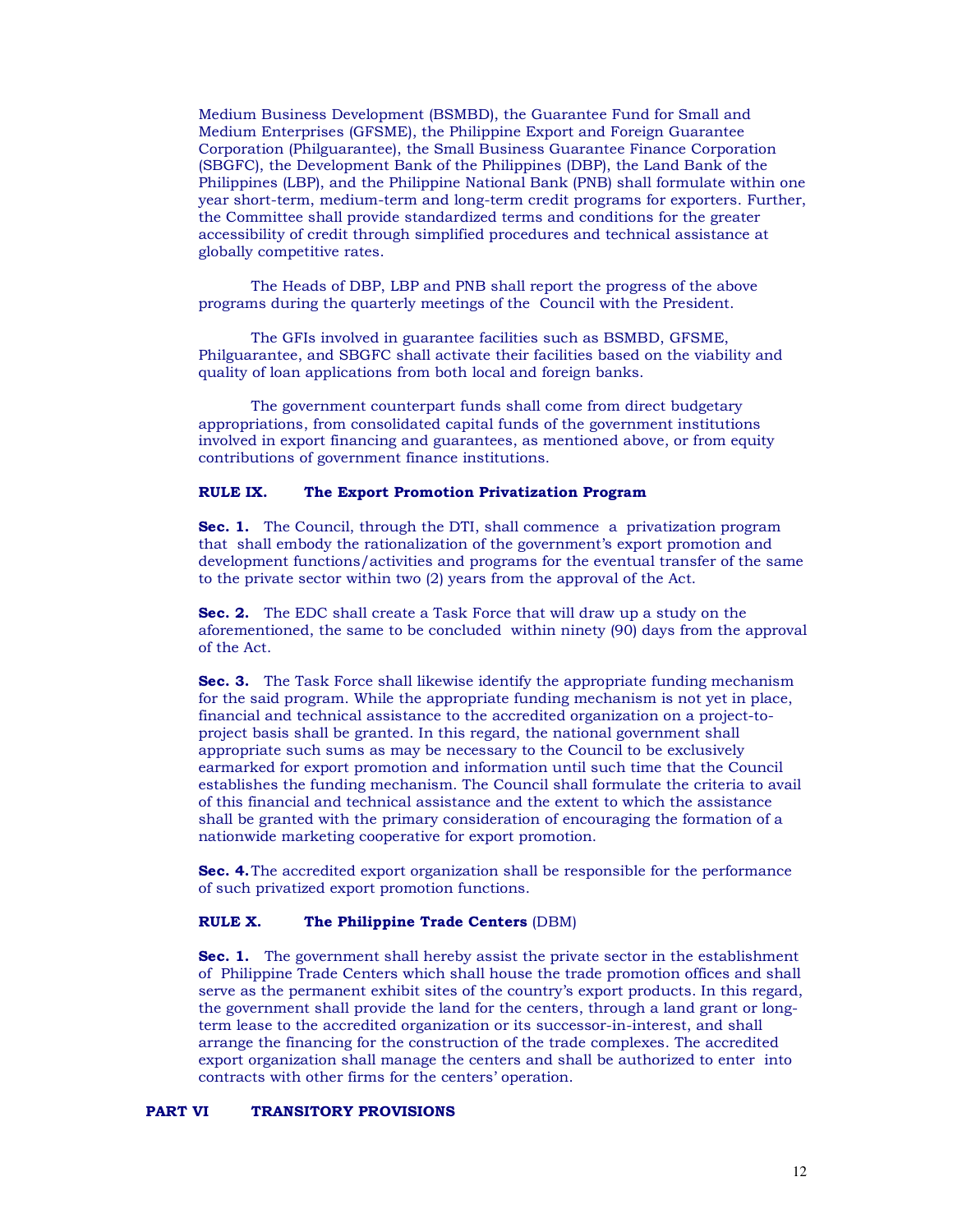#### RULE XI. **Appointment of Private Sector Representatives**

Sec. 1. Upon the effectivity of the Act, the President of the Republic of the Philippines shall appoint the nine (9) private sector representatives to the Council who shall serve a term of two (2) years. Thereafter, the determination of the private sector representatives shall be governed by Section 9 of the Act.

#### RULE XII. **Transitional Operations**

**Sec. 1.** The Council shall immediately function one (1) month after the approval of the Act. In the interim, the old Council, as constituted, shall continue to exercise the functions and powers provided in the Act.

#### RULE XIII. **Funding**

**Sec. 1.** Upon the effectivity of the Act, the budget granted to the old Export Development Council shall be transferred to the new Council created in the Act. Thereafter, such sums as may be necessary for its operation and maintenance shall be included in the annual General Appropriations Act.

### VIOLATIONS OF THE PROVISIONS OF THE ACT AND/OR ITS RULES **PART VII AND REGULATIONS**

#### RULE XIV. **Criminal Offenses and Penalties**

**Sec. 1.** Any person, entity, government instrumentality or institution found to be willfully violating or grossly negligent in executing the mandates of the Act shall result in the expulsion from office of its chief executive and operating officers, as well as the responsible officers thereof. Notwithstanding any provision of law to the contrary, they shall likewise be prohibited from holding any government position for at least two  $(2)$  years.

#### RULE XV. **Suspension and Cancellation**

**Sec. 1.** The Council may cancel an exporter's registration for any of the following grounds:

a. Failure to maintain the qualifications for registration as required by the Act:

b. Violation of any provision of the Act;

c. Violation of any of these Rules and Regulations or any of the general and specific terms and conditions of registration, or

d. Violation of any law for the protection of labor, the consuming public, sanitary and phyto-sanitary processes, and/or the environment.

Sec. 2. For the same grounds enumerated in the immediately preceding section, the Council may suspend the enjoyment of one or more incentives enjoyed by an exporter depending upon the gravity of the offense committed.

#### **PART IX FINAL PROVISIONS**

**RULE XVI. Repealing Clause**